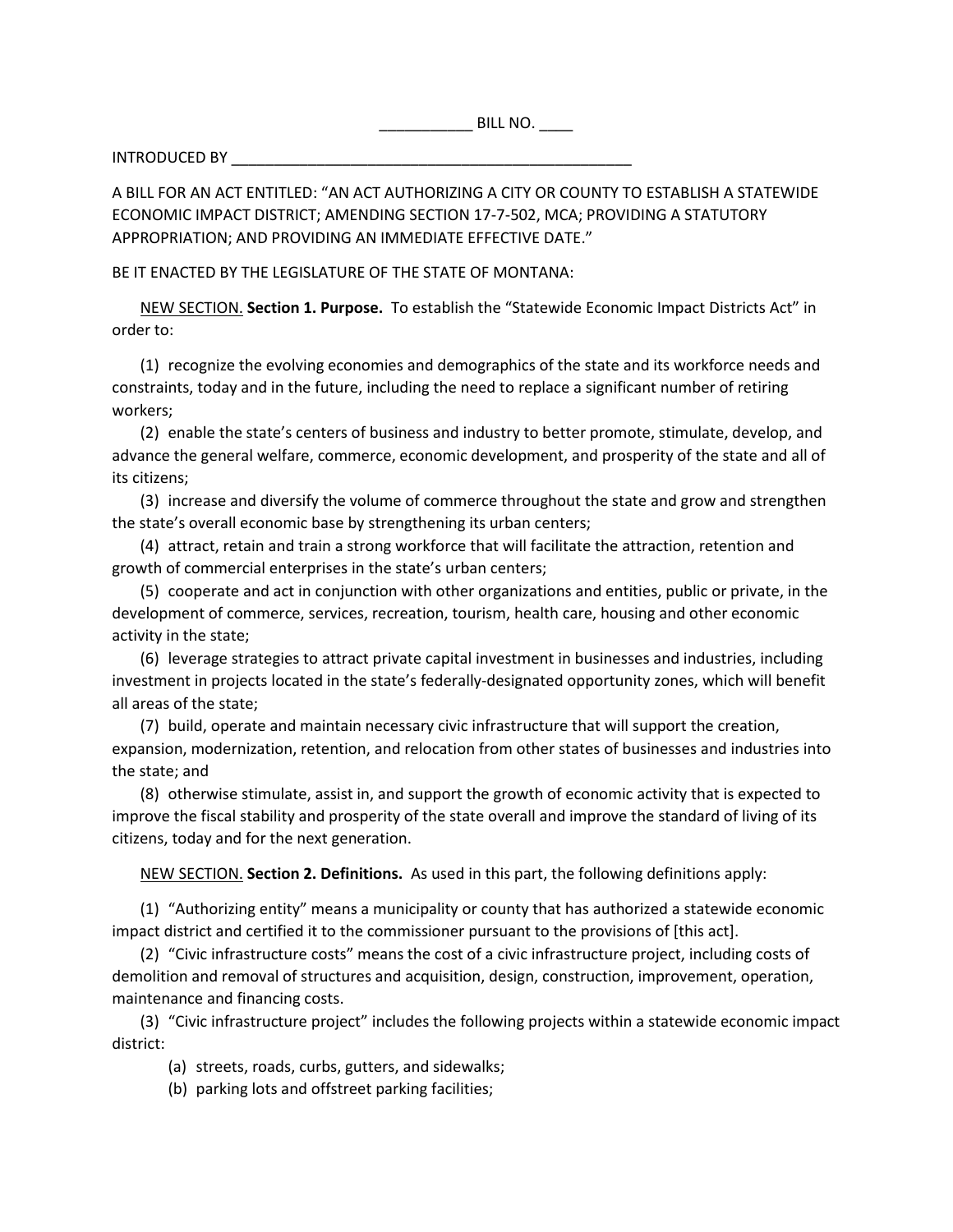- (c) sewers, sewer lines, storm sewers, waterlines, waterways, natural gas lines, electrical lines, and telecommunications lines;
- (d) parks, plazas (whether enclosed or open), atriums, pedestrian malls, public markets, and food halls;
- (e) regional convention and civic centers and other regional event, recreation or entertainment venues that are expected to draw tourism and visitation from outside the state and complement the municipality's existing civic and event facilities;
- (f) public infrastructure and civic amenities that support urban lifecycle housing options;
- (g) educational and workforce development and training facilities;
- (h) community health and wellness facilities with a regional impact, excluding those facilities owned by private health care providers, whether for profit or not-for profit;
- (i) publicly owned buildings, and any related public improvements;
- (j) related building infrastructure, mechanical systems, vertical circulation, central plant and security systems and functions;
- (k) items of personal property to be used in connection with improvements for which the foregoing costs may be incurred;
- (l) assemblage of land for development or redevelopment by private enterprise, the authorizing entity, or other public agencies, including sale, initial leasing, or retention;
- (m) the compilation and analysis of pertinent information required to adequately determine the needs of the statewide economic impact district; and
- (n) other administrative costs associated with the management of the statewide economic impact district.
- (4) "Commissioner" means the commissioner of the state [Department of Revenue].

(5) "Extended state payments" means payments made by the state for civic infrastructure costs pursuant to [section 9].

(6) "Private development project" means construction of privately-owned buildings and other improvements that are undertaken within a statewide economic impact district and that do not fall under the definition of civic infrastructure project.

(7) "Private expenditures" means expenditures made by an individual or private entity to pay for the capital cost of a private development project, including, but not limited to:

- (a) design and predesign costs, including architectural, engineering, and similar services, development costs, pre-opening costs, including finance costs, and the costs of other professional services related to the construction of the project;
- (b) legal, regulatory, and other compliance costs of the project;
- (c) land acquisition, demolition of existing improvements, and other site preparation costs;
- (d) construction costs, including all materials and supplies of the project; and
- (e) equipment, fixtures and furnishings for the real property.

Private expenditures exclude supplies and other items with a useful life of less than a year that are not used or consumed in constructing improvements to real property or are not otherwise chargeable to capital costs.

(8) "State availability payments" means all tier 1 availability payments, plus all tier 2 availability payments, plus all tier 3 availability payments.

(9) "Statewide economic impact district" means a defined geographical area established by a municipality or county pursuant to [section 3 and the other requirements of this act].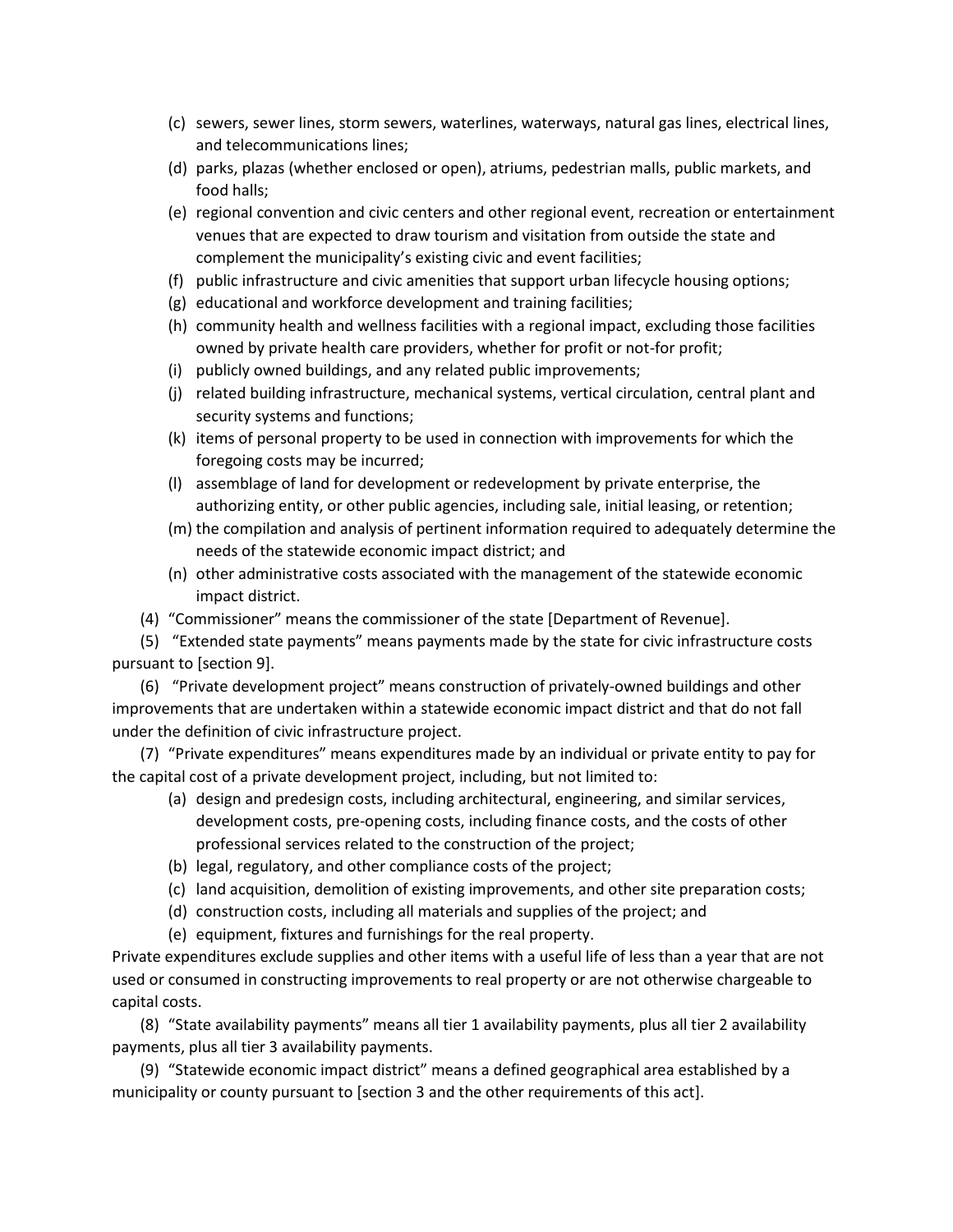(10)"Tier 1 availability payment" means payments made by the state for civic infrastructure costs pursuant to [section 9].

(11) "Tier 1 private investment" means private expenditures and civic infrastructure costs in the amount of \$300,000,000.

(12)"Tier 1 private investment threshold" means that private expenditures and civic infrastructure costs, whether financed publicly or privately, for all years equal at least \$300,000,000.

(13)"Tier 2 availability payment" means payments made by the state for civic infrastructure costs pursuant to [section 9].

(14)"Tier 2 private investment" means private expenditures and civic infrastructure costs in the amount of \$450,000,000.

(15)"Tier 2 private investment threshold" means that private expenditures and civic infrastructure costs, whether financed publicly or privately, for all years equal at least \$450,000,000.

(16) "Tier 3 availability payment" means payments made by the state for civic infrastructure costs pursuant to [section 9].

(17) "Tier 3 private investment" means private expenditures and civic infrastructure costs in the amount of \$650,000,000.

(18) "Tier 3 private investment threshold" means that private expenditures and civic infrastructure costs, whether financed publicly or privately, for all years equal at least \$650,000,000.

NEW SECTION. **Section 3. Formation.** Until June 30, 2023, a municipality or county is authorized to establish, by written resolution of its governing body, a statewide economic Impact district within its boundaries subject to the requirements [of this act], including adoption of a development plan. The adoption of a development plan and formation of the statewide economic impact district must be certified by the municipality or county to the commissioner.

NEW SECTION. **Section 4. Development plan requirement.** An authorizing entity must establish and adopt, by written resolution of its governing body, a development plan for a statewide economic impact district. The development plan must be sufficiently complete to indicate:

(1) policy goals consistent with the purposes of [the act];

(2) targeted parcels for civic infrastructure projects to be carried out by the authorizing entity, or by another public or private organization or entity designated by the authorizing entity, in the statewide economic impact district;

(3) land use planning, including zoning and planning changes, if any;

(4) projections of private development projects that are reasonably expected to be undertaken in conjunction with one or more civic infrastructure projects in the statewide economic impact district as catalytic projects that will meet enumerated policy goals consistent with the purposes of [the act];

(5) independent third-party estimates of 30-year economic impacts resulting from the combined private development projects and civic infrastructure projects in the statewide economic impact district, including new spending, construction jobs, which shall not be less than [3,000] total jobs, and permanent, full-time equivalent jobs, which shall not be less than [6,500] total jobs;

(6) independent third-party estimates of 30-year fiscal impacts, including new tax revenues by type and for each taxing jurisdiction of the state, which total fiscal impacts to the authorizing entity shall not be less than times the previous year's [adopted budget] of the authorizing entity and which total fiscal impacts to the state shall not be less than \_\_ times the previous year's [adopted budget] of the state;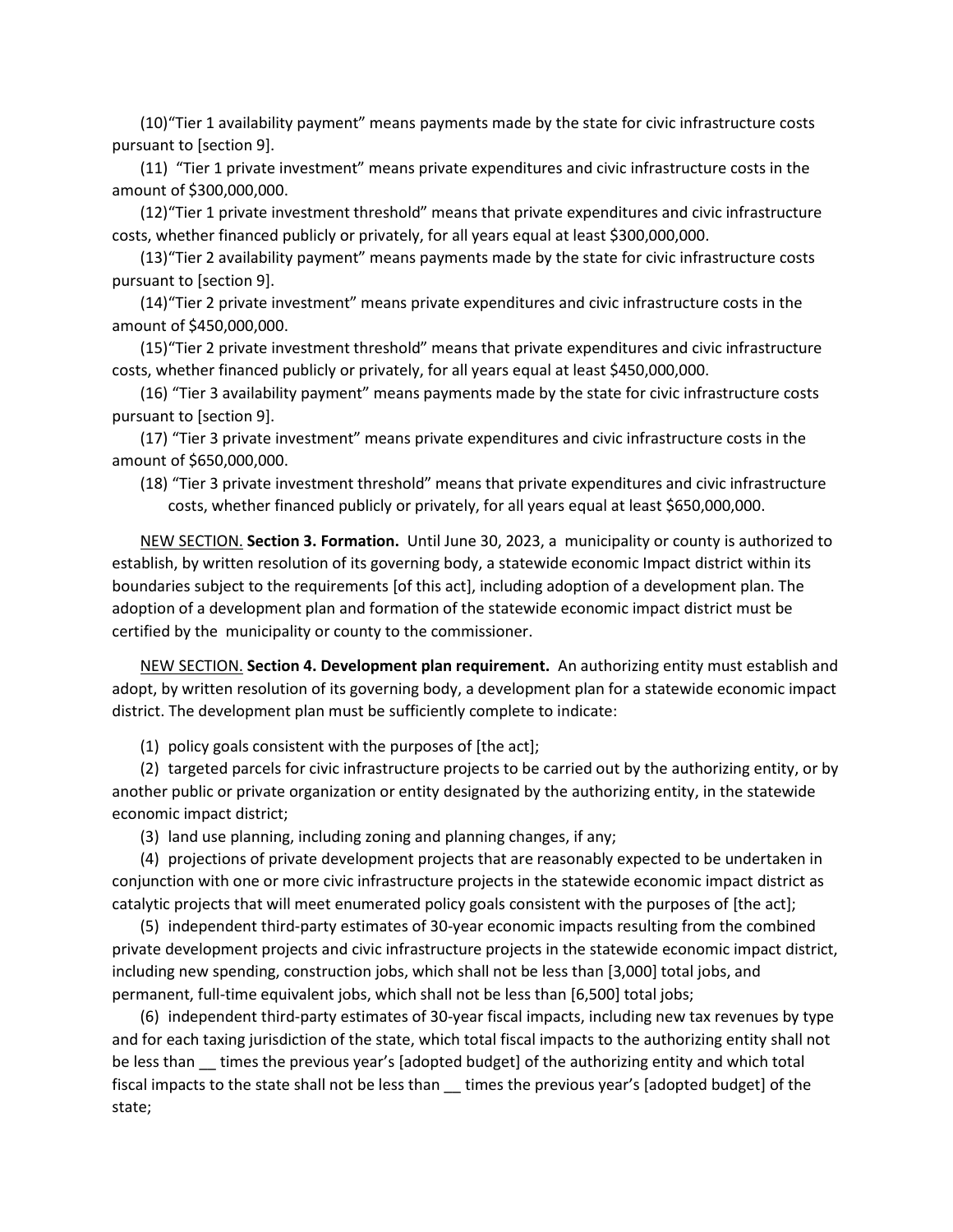(7) a framework to identify and prioritize short- and long-term public investment, private investment and quasi-public funding sources for civic infrastructure project development and to facilitate private investment and development of public development projects, which private to public investment ratios projected over the term of the statewide economic impact district for combined civic infrastructure projects and public development projects shall not be less than 5:1;

(8) the development plan's relationship to definite local objectives respecting appropriate land uses, improved traffic, public transportation, public utilities, recreational and civic facilities, available lifecycle housing options, workforce goals and initiatives, and other public improvements and policy goals; and

(9) a process and procedure and list of agreements that the authorizing entity intends to utilize in administering the statewide economic impact district, including requirements for project design and specifications, project budgets, terms for transfer of public funds, default provisions, and other project requirements.

An authorizing entity may modify the development plan at any time consistent with the provisions for adoption of any original development plan pursuant to this section.

NEW SECTION. **Section 5. Encouragement of private enterprise.** An authorizing entity, to the greatest extent it determines to be feasible in carrying out the provisions of [the act], shall afford maximum opportunity, consistent with the sound needs of the municipality as a whole, for the development of private development projects and civic infrastructure projects by private enterprise. An authorizing entity shall give consideration to this objective in exercising its powers under [the act], including the formulation and approval of statewide economic impact district's development plans; the exercise of its zoning powers; enlisting any local port authority to assist in the administration and exercise of the authorizing entity's powers under [this act]; the enforcement of other laws, codes, and regulations relating to the use of land and the use and occupancy of buildings and improvements; the disposition of any property acquired; the provision and funding of necessary civic infrastructure improvements; and the execution of joint development agreements, as further provided in [the act].

NEW SECTION. **Section 6. Alternate procurement provisions permitted.** (1) Notwithstanding [LIST RELEVANT PROCUREMENT CITATIONS], the authorizing entity may enter into an agreement with a private individual or entity relating to the design, construction, financing, operation, maintenance, and use of a civic infrastructure project.

(2) The authorizing entity or public body may employ or contract with private individuals or entities to perform one or more or all of the functions of architect, engineer, construction manager, or program manager with respect to all or any part of the design, construction, financing, operation, maintenance, and use of a civic infrastructure project under integrated design-build, construction manager at risk, build-operate-transfer or other alternative delivery and finance methods, or a combination thereof.

(3) The authorizing entity may receive and engage a private individual or entity based upon an unsolicited civic infrastructure project proposal consistent with a development plan.

(4) An authorizing entity also may prepare a request for proposals for one or more of the functions described above and prequalify offerors by issuing a request for qualifications and select a short list of responsible offerors for discussions and evaluations. The authorizing entity or public body may conduct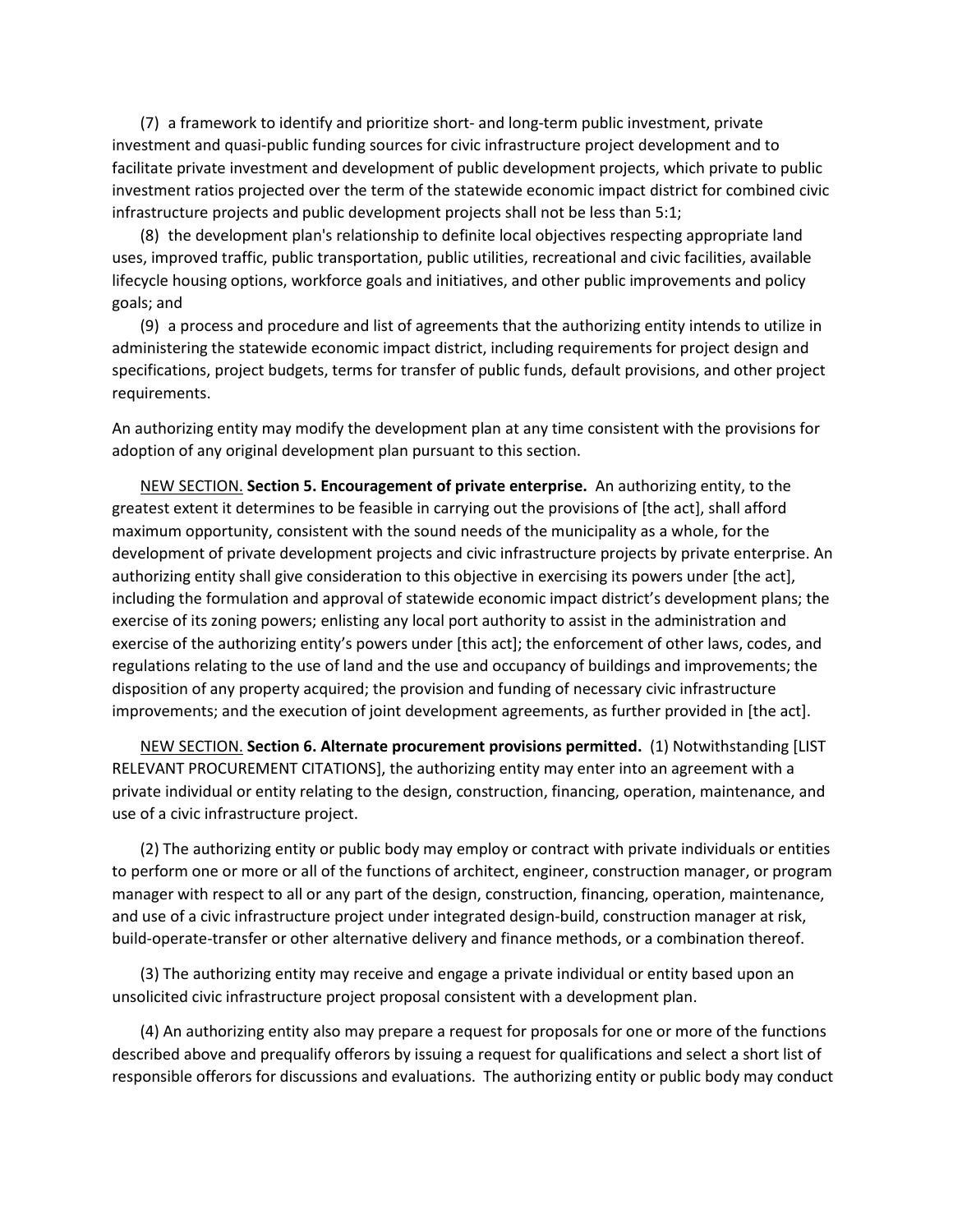discussions and negotiations with responsible offerors in order to determine which proposal is most advantageous to the authorizing entity and to negotiate the terms of an agreement.

(5) In conducting discussions described in this section, there shall be no disclosure of any information derived from proposals or qualifications submitted by offerors and the content of all proposals is [nonpublic data] until such time as a notice to award a contract is given by the authorizing entity.

NEW SECTION. **Section 7. Development agreements authorized.** Following the process set forth in [section 6], the authorizing entity may enter into development agreements with private individuals or entities for civic infrastructure projects, which may provide for the design and construction, financing, operation, maintenance, and use on the terms the parties deem reasonable and consistent with the development plan. Such agreements may be adopted only after notice and a public hearing. Any civic infrastructure projects that are owned in fee title by a private individual or entity must be transferred to the authorizing entity, or another public body designated by the authorizing entity, at the end of the term of the development agreement.

NEW SECTION. **Section 8. Certification of expenditures.** (1) To be eligible to receive the initial state availability payment for a new tier of private investment pursuant to [section 9], the authorizing entity must compile and certify to the commissioner the amount of private expenditures made in the statewide economic impact district and the amount of civic infrastructure costs, whether financed publicly or privately, in the preceding years.

(2) The certification must be made in the form prescribed by the development agreement. The commissioner shall recognize private expenditures that are consistent with the total project budget submitted by the developer consistent with the development agreement.

(3) No later than  $\qquad 1$  of the same year, the commissioner shall certify the amount of such expenditures and costs for the preceding year.

NEW SECTION. **Section 9. State availability payments.** (1) The authorizing entity is eligible for an annual tier 1 availability payment for civic infrastructure costs within the statewide economic impact district when the tier 1 private investment threshold is met and certified by the commissioner. The tier 1 availability payment equals the tier 1 private investment multiplied by 0.25 plus civic infrastructure project financing costs amortized over 20 years.

(2) The authorizing entity is eligible for an additional annual tier 2 availability payment for civic infrastructure costs within the statewide economic impact district when the tier 2 private investment threshold is met and certified by the commissioner. The tier 2 availability payments equals the tier 2 private investments multiplied by 0.056 plus civic infrastructure project financing costs amortized over 20 years.

(3) The authorizing entity is eligible for an additional annual tier 3 availability payment for civic infrastructure costs within the statewide economic impact district when the tier 3 private investment threshold is met and certified by the commission. The tier 3 availability payment equals the tier 3 private investment multiplied by 0.0385 plus civic infrastructure project financing costs amortized over 20 years.